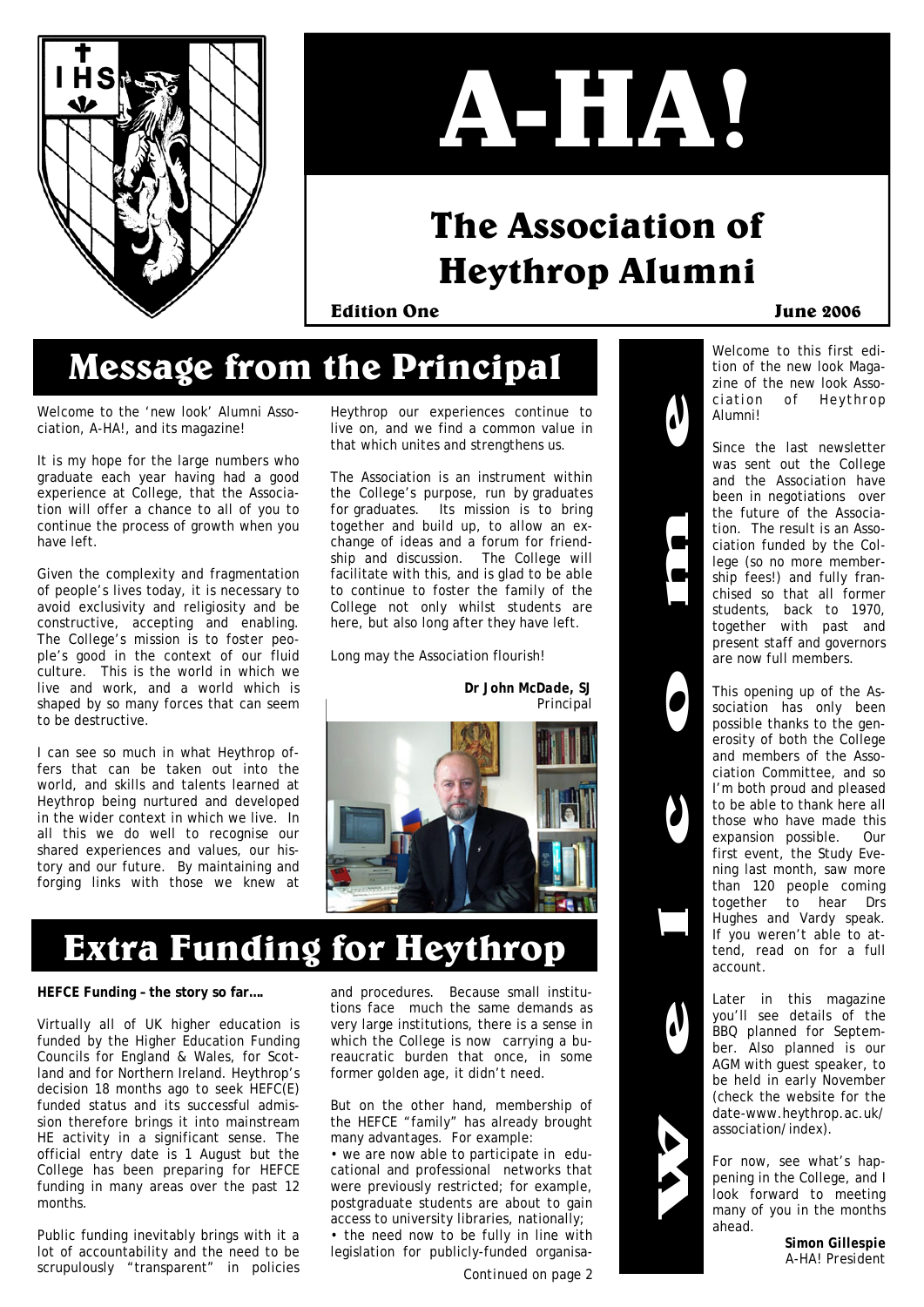## **Extra Funding for Heythrop College**

tions has brought a requirement to develop "conventional" HR procedures which are already helpful to both religious staff and attractive to newly recruited staff;

• we have new obligations for disabled people which, though expensive to implement, will be of great help to students, staff and visitors with different kinds of disability;

• a requirement to revise our systems of governance has lead to an unprecedented number of talented and hugely experienced people, with a sympathetic but external perspective offering to join the Governing Body;

• HEFCE has rigorous planning expectations and we have started to respond to them by preparing our first full Strategic Plan. www.heythrop.ac.uk/documents

We have also started to receive additional funding (over and above the basic annual grant) which is designed to support special projects for which we have to submit very focussed plans. These allocated funds are "ring-fenced" so that they can only be used for the purpose for which they are granted – but they make some things possible that we would otherwise never have been attempted and they leave other funds free for other developments.

So far these special grants have included: • £150,000 for capital investment, which will be devoted to the installation of a lift in the Main Building. Plans are at a very early stage but we hope to site the lift so that it will give access (including wheelchair access) to the whole "Admin Block" and to all but the top floor of the Main Building. If all goes 100% smoothly (hah!) the lift will be operational from autumn 2007…but watch this space!

• £200,000 from the Higher Education Innovation Fund, designed to support a numbers of projects which involve the wider community at a regional level.

Our selected projects, running over two years, include:

*Centre for Christianity and Interreligious Dialogue* 

Working with faith community leaders in Southall (principally Muslim but also Sikh, Hindu and small Buddhist communities) to establish a "School of Faiths". The principal aims are to share information and understanding on faith traditions, explore ways to engage with neighbouring communities and explore educational issues particularly for younger generations of communities living in a Diaspora. *Pastoral Studies* 

A project to support church agencies and local church community groups engaged in church-community renewal and the outreach work of engagement with and mission in and to society. The work is concerned to sustain and improve the contribution church communities make to other groups and the wider society, and the contribution of religious faith values. *Institute for Religion Ethics and Public Life*  **EXTREMENTER PERIOD CONFERENCE CONTENT IS a respect of the system of the content of the system of the content of the system of the content of the system of the content of the system of the content of the content of the co** 

One project aiming to help improve dialogue and understanding between politicians, faith leaders, policy makers and members of the public in London, and two smaller projects to develop the existing "Business Conferences" and to support the joint work of the Centre for Human Rights at LSE and the Jesuit Refugee Service.

A further grant of £80,000 over three years has also just been received which is earmarked for improving the quality of teaching and learning, and is likely to be reserved for work in research-led teaching, development of students' research skills, and professional development especially for younger staff.

> *Maureen Boylan Director of Administration & Clerk to the Governing Body*

**? ? ? ? ?** 

zine is a Questionnaire. Please spend a few minutes completing it, and then return it to Heythrop College, marked for the attention of A-HA!

The Association Committee have some ideas, and some events in the pipeline, but would welcome ideas and suggestions from near and far. Nothing's too strange to be considered!

Also, we're keen to keep our database up-to-date, and so if your details are not correct, or you have current contact details for other former students, please jot them down and send them in.

As an added incentive—as if one were needed there's a bottle of champagne on offer for the first reply (received before the end of July) drawn out of the hat at our BBQ in September.

All you need is a stamp . .



### **Come and join us for an Alumni BBQ!**

Meet former Class-mates – Revisit Heythrop – Catch up with Staff **Enjoy a Steak and Salmon Feast! Vegetarian Options also Available** 



**Sunday 24th September 2006**  In the Gardens of Heythrop College (Maria Assumpta Centre) Arrivals from 12.30pm – Lunch Served from 1.00pm

**The BBQ is FREE for Alumni**, with subsidised places for guests at £15 per head

Places are limited, so please return the enclosed form as soon as possible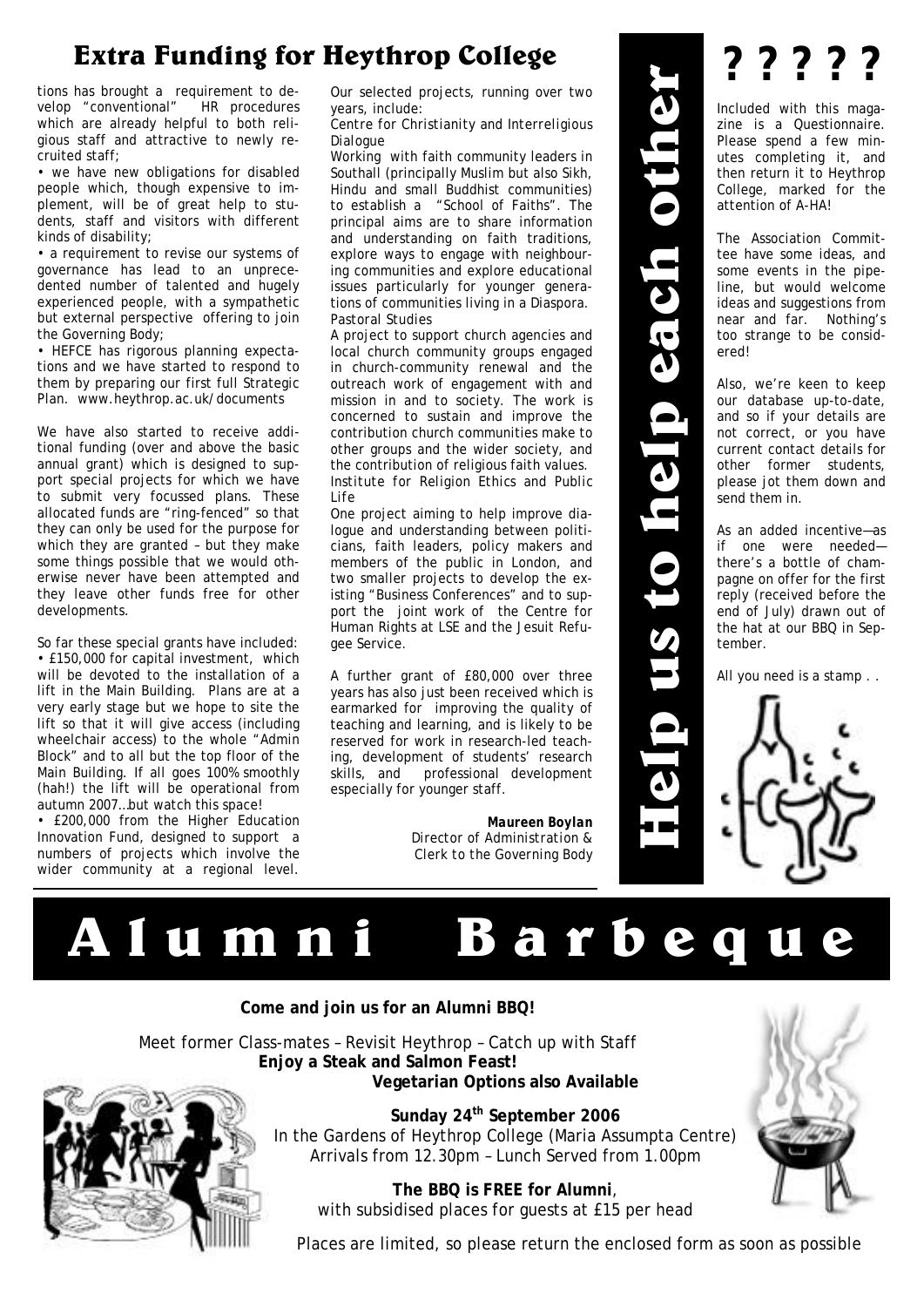# **Goodbye and Good Luck!**

### *Heythrop bids farewell this year to……*

**Janice Thomas**, who retires this year, having served the College with faithful dedication for 32 years. Janice joined the College in 1974, four years after it moved to London from Oxfordshire. For eight years, Janice – with Gerry Hughes – carried out all the Philosophy teaching.



For the next two decades the College and the Philosophy Department grew considerably. In 2001 Janice became Head of Department and two years later, she led her 'team' through the Quality Assurance Subject Review with great success. Many generations of former students owe a great deal to Janice's care and commitment and will remember her fondly.

**Kathleen O'Connor** who has returned to her native Australia after five years as Programme Convenor of the unique degree that is MA Psychology of Religion.

**Bernie Devine SP** who is leaving her post as Chaplain/Student Support after five years, to join the chaplaincy team at Mildmay Hospice in East London. Bernie is a former student herself, having graduated from the MA Pastoral Studies programme in 2001. She has been, and will continue to be, Programme Convenor of the College's Catechesis and Evangelisation Certificate.

**Anna Wheeler**, also a former student with a First Class BA in Theological Studies in 2003, is leaving the College's administration after three years, to follow her new passion and train at the London Centre for Theatre Studies. We look forward to seeing her treading the boards in the West End!

### *And is pleased to announce news of……*

**Paul McPartlan** who left the College in 2005 after ten years on the staff, to move to the Catholic University of America, in Washington DC and where he has recently been appointed the Carl J. Peter Professor of Systematic Theology and Ecumenism.

*We would like to carry alumni news in future editions of the magazine. All contributions welcome – to Annabel Clarkson, a.clarkson@heythrop.ac.uk.* 

# **Alumni Study Evening**

*Many of you were able to come to the recent Study evening held at Heythrop but for those of you who weren't below is a summary of what was talked about!* 

### **11th May 2006 God: Not quite so simple ?**

Peter Vardy and Gerry Hughes opened the debate on the question posed by Aquinas "Is God simple" (ST.1a.3).

Aquinas in his question posed eight points of inquiry:

Whether God is a body? Is he composed of 'form' and 'matter'? Is God to be identified with his own essence or nature, with that which makes him what he is? Can one distinguish in God nature and existence? Can one distinguish in him genus and difference? Is he composed of substance and accidents? Is there any way in which he is composite, or is he altogether simple? Does he enter into composition with other things? (ST.1a.3 McDermott, T, 1963, Vol.2, p.19)

Peter Vardy opened the debate with an overview of the lines of the debate as posed by Aquinas above. Aquinas according to Herbert McCabe was absorbed with questions about God. His five ways of proving the existence of God are well known (ST.1a 2,3, Vol.2, pp.13-17)

A brief summary is that everything changes, therefore there must be a first cause of that change, a prime mover to quote Aristotle, and a necessary being, which exists of itself to bring about that change (ibid 1963 p.202). The fourth way is by reflection on degrees of being necessarily implies a noblest being and the final way is the teleological that everything has a purpose, that which loves (ibid 1963 pp.204,208).

Vardy then started on the attributes of God. God is not spatio-temporal. If He is inside, he is just another object. God is actual, not potential. God does not change: I am who I am (Exodus). God necessarily exists. There is no potential other than God is. All attributes in God are identical. In God there is no distinction. God's knowledge is part of the nature of God. Past, present and future are all present to God. All time is present to God. Because God knows, God is omniscient. His knowledge depends on no one.

Does God's knowledge cause things to happen- but that is determinism or does God know because we do something? Hughes: If this was true, God must depend on us to know what is happening. God is simple. Therefore He is not dependent on human beings. Aquinas says therefore "God's knowledge has to be causal". Death and pregnancy are sure. Aquinas believes that God is a necessary being but not all God's attributes perceived by Aquinas are necessary. We have to get to something that has to exist. Therefore we need a necessary being. This does not mean that God exists of necessity as he is not in time/space. He is therefore unchanging and not in time. God is not affected by anything we do nor is He waiting for us to know what we do. God timelessly knows what we freely do.

Not everything we say about God is truly necessary. God created the universe but He did not need to have done so. Nothing finite can force God to love it. He decided to do it.

God does this once and for all- as Creator God for all eternity.

God can decide out of time and space without changing.

God is free. Hughes illustrates this by asking Peter Vardy to pass his pen. He does so according to Gerry willingly by nature and upbringing etc.- but could not have done anything else. It is not incompatible with God's determining the character of Peter.

Vardy: Immanuel Kant – we have to assume we are free in a non-deterministic sense. Either we are free or there is no morality.

Hughes: Sometimes we are free: how does this tie in with God's knowledge concerning everything about Peter, his character etc. ?

He is free. He still does not know until Peter does the action. How does God know?- timelessly. He can see. Therefore, according to Aquinas He can modify- if He wants.

God's knowledge is an attribute with God. God's knowledge is identical in nature to Him. No overlap in essence but God's attributes are different to ours.

According to Aquinas- We do it because God knows. If God's knowledge is necessary as God exists, there is nothing we can do to change it.

Yet, we cannot give up our nondetermined freedom.

Vardy: If God's knowledge is dependent on us, therefore His knowledge is not omniscient. Therefore God is in time which is contrary to the Aquinas model. Knowledge and freedom are messy attributes.

Creation must be from the Creator- Creation must be a necessary part of God? Doesn't have to be like that.

He needn't have created it but because of Knowledge, therefore it is necessary. There is the question of dependency.

If God can do other than He can? Consequence from Aquinas' view: He can't because He is simple – but can we?